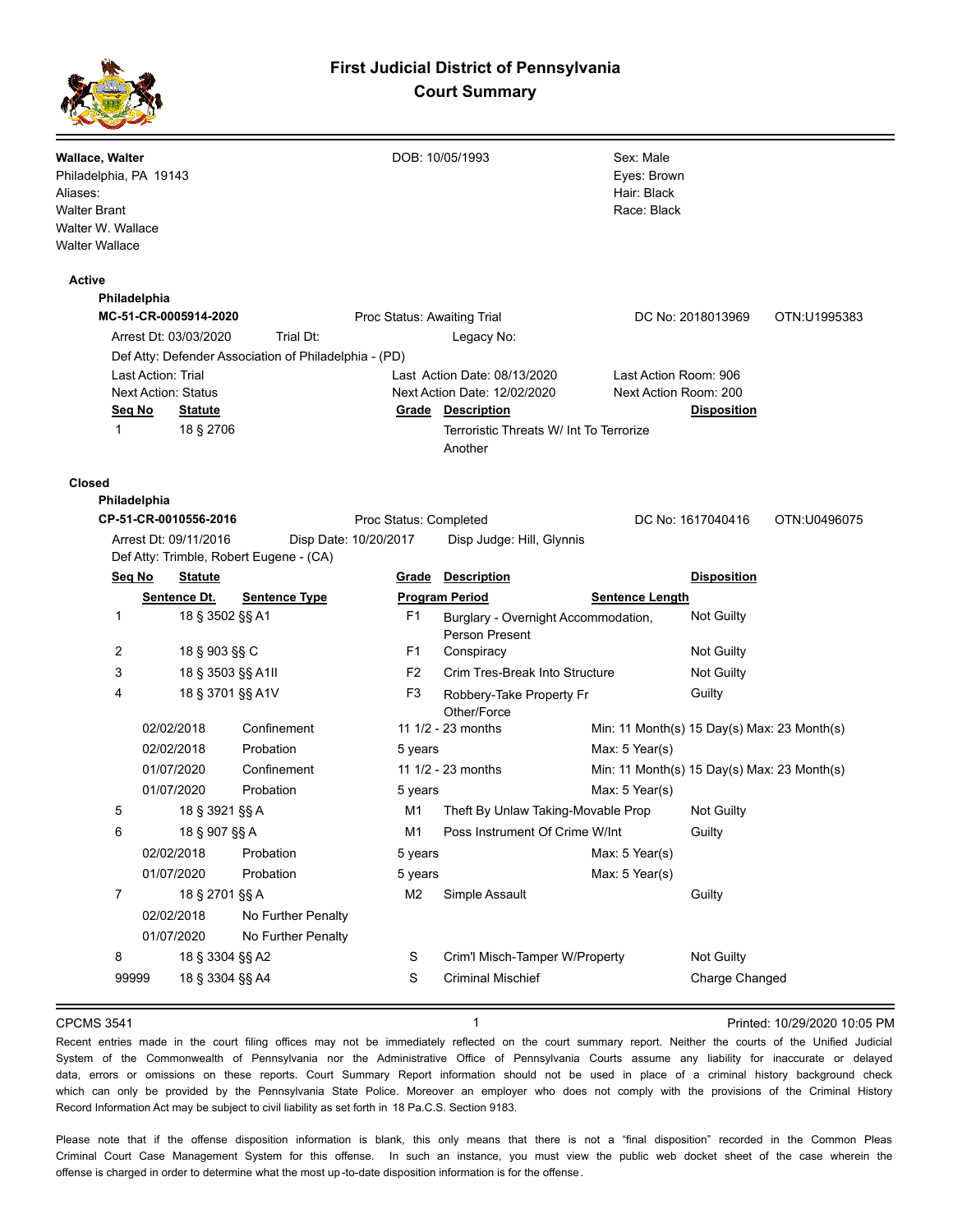

# **First Judicial District of Pennsylvania Court Summary**

### **Wallace, Walter (Continued) Closed (Continued)**

**Philadelphia (Continued)**

# **MC-51-CR-0005724-2013** Proc Status: Awaiting Violation of Probation DC No: 1317006208 OTN:N8470475 Arrest Dt: 02/09/2013 Disp Date: 03/21/2013 Disp Judge: Simmons, Karen Y. Def Atty: Defender Association of Philadelphia - (PD) **Seq No Statute Grade Description Disposition Sentence Dt.** Sentence Type **Program Period Sentence Length** 1 23 § 6114 §§ A 1C Contempt For Violation of Order or Guilty Plea - Negotiated Agreement 03/21/2013 Probation 6 months Max: 6 Month(s) 3 18 § 2701 §§ A M2 Simple Assault Guilty Plea - Negotiated 03/21/2013 Probation 2 years Max: 2 Year(s) **MC-51-CR-0005725-2013** Proc Status: Awaiting Violation of Probation DC No: 1317006222 OTN:N8470475 Arrest Dt: 02/09/2013 Disp Date: 03/21/2013 Disp Judge: Simmons, Karen Y. Def Atty: Defender Association of Philadelphia - (PD) **Seq No Statute Grade Description Disposition Sentence Dt.** Sentence Type **Program Period Sentence Length**  4 18 § 5104 M2 Resist Arrest/Other Law Enforce Guilty Plea - Negotiated 03/21/2013 Probation 2 years Max: 2 Year(s) **MC-51-CR-0006374-2013** Proc Status: Awaiting Violation of Probation DC No: 1317003486 OTN:N8477416 Arrest Dt: 02/14/2013 Disp Date: 03/21/2013 Disp Judge: Simmons, Karen Y. Def Atty: Defender Association of Philadelphia - (PD) **Seq No Statute Grade Description Disposition Sentence Dt. Sentence Type Program Period Program Period Sentence Length** 2 18 § 2701 §§ A M2 Simple Assault Guilty Plea - Negotiated 03/21/2013 Probation 2 years Max: 2 Year(s) **MC-51-CR-0044828-2013** Proc Status: Completed DC No: 1317051890 OTN:N8909084 Arrest Dt: 11/20/2013 Disp Date: 01/30/2014 Disp Judge: Dugan, Patrick F. Def Atty: Defender Association of Philadelphia - (PD) **Seq No Statute Grade Description Disposition Sentence Dt. Sentence Type Program Period Sentence Length** 1 18 § 5104 M2 Resist Arrest/Other Law Enforce Guilty Plea - Negotiated 01/30/2014 Probation 12 months Max: 12 Month(s) **MC-51-CR-0036103-2015** Proc Status: Completed DC No: 1517057950 OTN:N9872074 Arrest Dt: 11/19/2015 Disp Date: 03/30/2016 Disp Judge: Neifield, Marsha H. Def Atty: Defender Association of Philadelphia - (PD) **Seq No Statute Grade Description Disposition** CPCMS 3541 2 Printed: 10/29/2020 10:05 PM

Recent entries made in the court filing offices may not be immediately reflected on the court summary report. Neither the courts of the Unified Judicial System of the Commonwealth of Pennsylvania nor the Administrative Office of Pennsylvania Courts assume any liability for inaccurate or delayed data, errors or omissions on these reports. Court Summary Report information should not be used in place of a criminal history background check which can only be provided by the Pennsylvania State Police. Moreover an employer who does not comply with the provisions of the Criminal History Record Information Act may be subject to civil liability as set forth in 18 Pa.C.S. Section 9183.

Please note that if the offense disposition information is blank, this only means that there is not a "final disposition" recorded in the Common Pleas Criminal Court Case Management System for this offense. In such an instance, you must view the public web docket sheet of the case wherein the offense is charged in order to determine what the most up -to-date disposition information is for the offense.